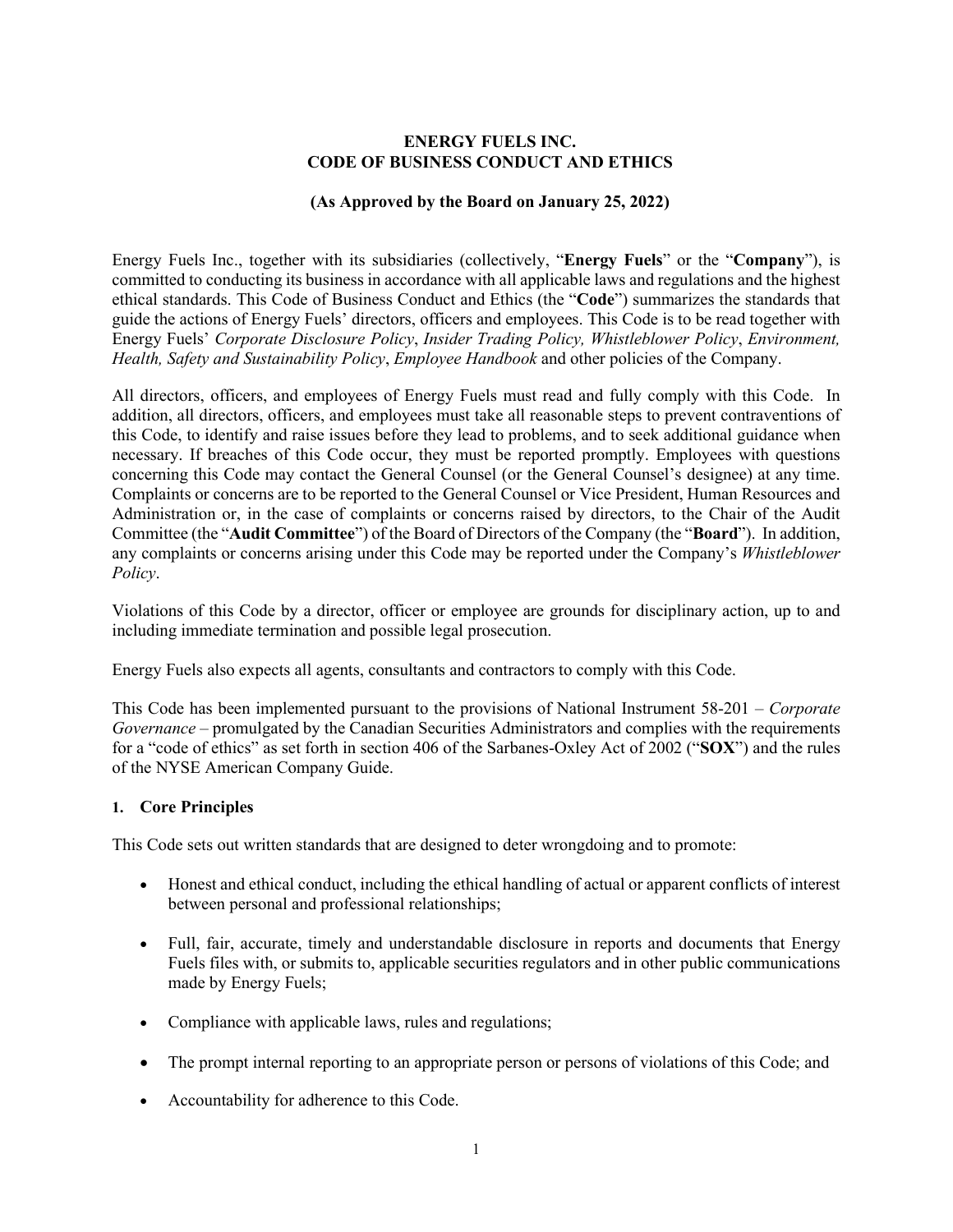While covering a wide range of business practices and procedures, this Code cannot, and does not, cover every issue that may arise, or every situation in which ethical decisions must be made, but rather sets forth key guiding principles of business conduct that Energy Fuels expects of all of its directors, officers and employees.

# **2. Conduct Under the Law**

# *Compliance with Laws, Rules, and Regulations*

Energy Fuels, and each of Energy Fuels' directors, officers and employees, shall conduct their business affairs with honesty and integrity and in full compliance with all applicable laws, rules, regulations, and this Code.

- No director, officer or employee shall commit an illegal or unethical act, or instruct or authorize others to do so, for any reason, in connection with any act, decision or activity that is or may appear to be related to his or her employment by or position with Energy Fuels;
- All situations shall be avoided which could be perceived as improper, unethical or indicative of a casual attitude towards compliance with the law or regulations; and
- All directors, officers and employees are expected to be sufficiently familiar with the laws and regulations that apply to their jobs and shall recognize potential liabilities, seeking advice where appropriate.
- All directors, officers and employees have an individual responsibility for accurate and truthful statements in all matters, including without limitation SOX controls (to the extent applicable).

### *Insider Trading*

All non-public information about Energy Fuels or its partners should be considered confidential information. Directors, officers, and employees of Energy Fuels must always maintain the confidentiality of such non-public information and never trade in Energy Fuels securities when aware of such information, nor use such information to "tip" others who might be reasonably expected to make an investment decision on the basis of this information. Such actions are not only unethical, but also illegal. The Company has adopted a *Corporate Disclosure Policy* and an *Insider Trading Policy* that set forth these principles. All levels of management and all employees are responsible for compliance with those policies. For further information, please see the Company's *Corporate Disclosure Policy* and *Insider Trading Policy*. If you have any questions, please consult Energy Fuels' General Counsel.

### *Fraud, Bribery and Corruption*

Directors, officers, and employees are strictly prohibited from engaging in, condoning, or tolerating fraud, bribery, corruption, or other illegal or unethical actions. Fraud is an intentional act or omission designed to deceive another person or to obtain a benefit to which one is not entitled. Bribery is an intentional offer of monetary or other benefit to another person, government official, company or other organization to secure, or attempt to secure, a benefit in the performance of a duty, to obtain or retain business, or to obtain any other improper advantage in the conduct of business. Fraud can include a wide range of activities, such as falsifying records or timesheets, creating false benefits claims, and misappropriating corporate assets, including proprietary information and corporate opportunities for personal gain. Bribery can take different forms, such as cash payments, bartering transactions, kickbacks, directing business to a particular person, extravagant hospitality, or providing other services or things of value.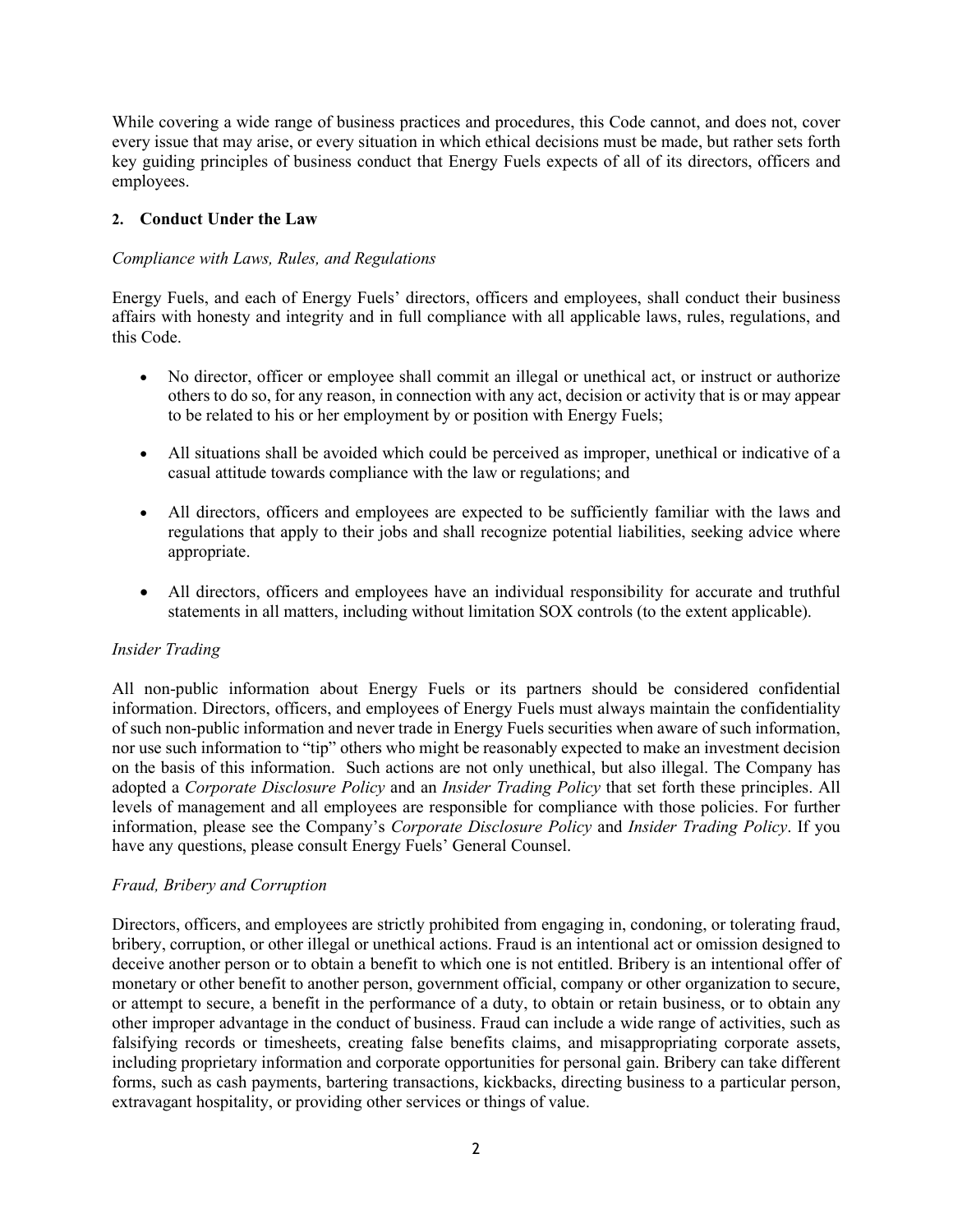#### *Fair Competition*

Energy Fuels believes in fair competition and is committed to complying with the laws of all countries which prohibit restraints of trade, unfair practices or abuses of power. Directors, officers, and employees of Energy Fuels shall not discuss or enter into arrangements with business partners or competitors that unlawfully restrict Energy Fuels' ability to compete with other businesses, or the ability of any other business to compete freely with Energy Fuels.

### *Payments to Government Personnel; Political Contributions*

The U.S. Foreign Corrupt Practices Act prohibits giving anything of value, directly or indirectly, to officials of foreign governments or foreign political candidates in order to obtain or retain business. It is strictly prohibited to make illegal payments to government officials of any country.

In addition, the U.S. government has a number of laws and regulations restricting the giving of business gratuities to U.S. government personnel. The promise, offer or delivery to an official or employee of the U.S. government of a gift, favor or other gratuity in violation of these rules would not only violate Company policy but could also be a criminal offense. State and local governments, as well as foreign governments, may have similar rules.

The Company may contribute, directly or indirectly, to political campaigns or parties from time to time with the approval of the Chief Executive Officer or the Chief Financial Officer. Employees, officers and members of the Board may not use Company expense accounts to pay for any personal political contributions or seek any other form of Company reimbursement. In addition, employees, officers or members of the Board should not use Company facilities or Company assets, including the time of Company personnel for the benefit of any party or candidate, including an employee, officer or member of the board individually running for office.

### *Payments to Domestic and Foreign Officials*

Employees and officers of the Company must comply with all applicable laws prohibiting improper payments to domestic and foreign officials, including the Corruption of Foreign Public Officials Act (Canada) and the Foreign Corrupt Practices Act (United States) (collectively, the "**Acts**").

The Acts make it illegal for any person, in order to obtain or retain an advantage in the course of business, directly or indirectly, to offer or agree to give or offer a loan, reward, advantage or benefit of any kind to a foreign public official or to any person for the benefit of a public official. Foreign public officials include persons holding a legislative, administrative or judicial position of a foreign state, persons who perform public duties or functions for a foreign state (such as persons employed by board, commissions or government corporations), officials and agents of international organizations, foreign political parties and candidates for office.

Although "facilitated payments" or certain other transactions may be exempted or not illegal under applicable law, the Company's policy is to avoid them. If any employee or officer has any questions about the application of this policy to a particular situation, please report to the Chief Executive Officer, Chief Financial Officer or General Counsel or such other senior officer as may be designated by the Company from time to time who, with the advice of counsel as necessary, will determine acceptability from both a legal and a corporate policy point of view, and any appropriate accounting treatment and disclosures which are applicable to the particular situation.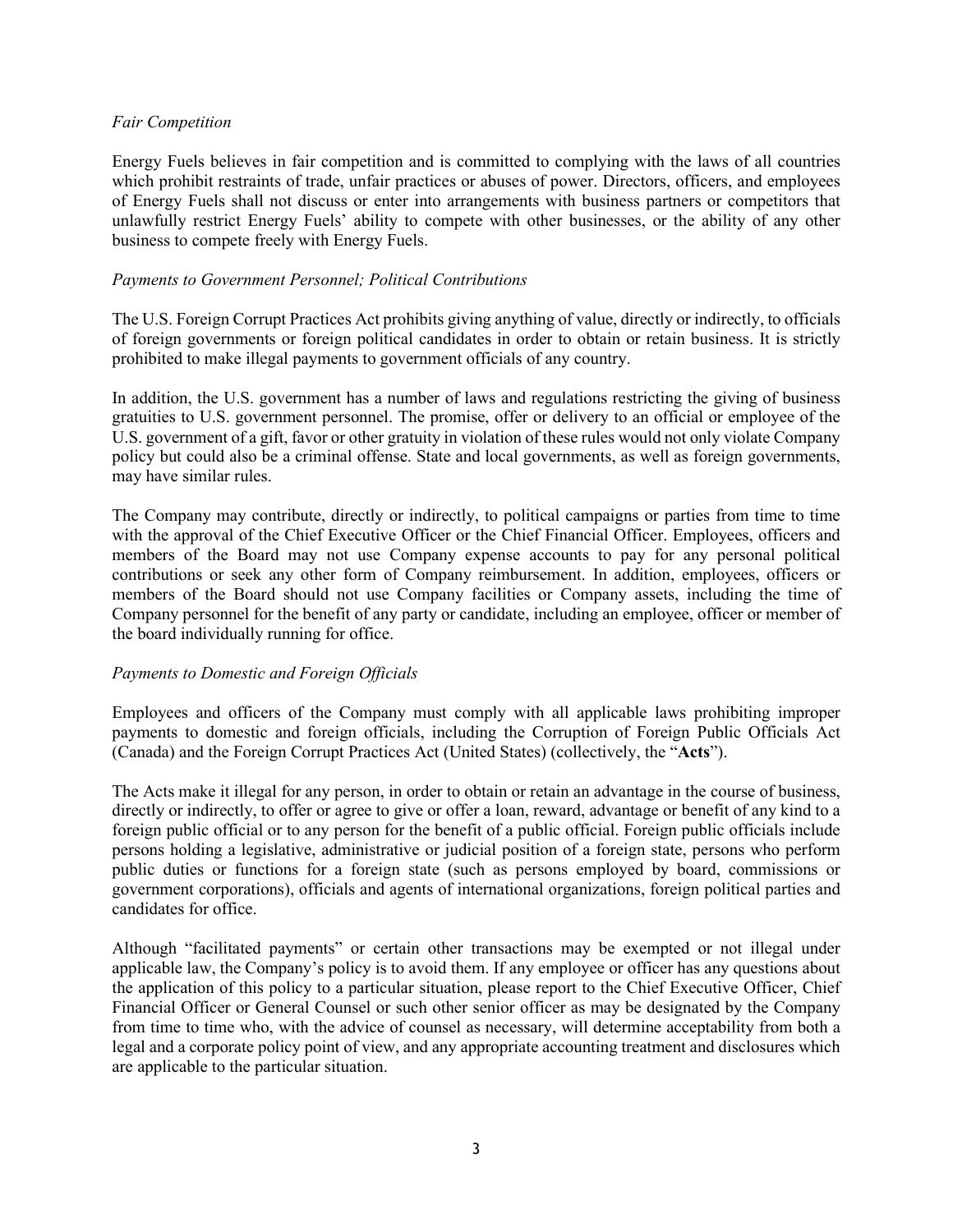Violation of the Acts is a criminal offence, subjecting the Company to substantial fines and penalties and any officer, director or employee acting on behalf of the Company to imprisonment and fines. Violation of this policy may result in disciplinary actions up to and including discharge from the Company.

# **3. Conduct within Energy Fuels**

# *Conflicts of Interest*

All directors, officers and employees have an obligation to act in the best interest of the Company. Any situation that presents an actual or potential conflict between a director, officer or employee's personal interests and the interests of Energy Fuels should be reported to the General Counsel or, in the case of reports by directors, to the Chair of the Company's Audit Committee.

Any Director, officer or employee has a conflict of interest when his or her personal interests, relationships or activities, or those of a member of his or her immediate family or business associate, interfere or conflict, or even appear to interfere or conflict, with Energy Fuels' interests. A conflict of interest can arise when any director, officer or employee takes an action or has a personal interest that may adversely influence his or her objectivity or the exercise of sound, ethical business judgment. Conflicts of interest can also arise when any director, officer or employee, or a member of his or her immediate family, receives improper personal benefits as a result of his or her position at Energy Fuels. No director, officer or employee shall improperly benefit, directly or indirectly, from his or her status as director, officer or employee of Energy Fuels, or from any decision or action by Energy Fuels that he or she is in a position to influence.

By way of example, a conflict of interest may arise if any director, officer or employee:

- Has a material personal interest in a transaction or agreement involving Energy Fuels;
- Accepts a gift, service, payment or other benefit (other than a nominal gift) from a competitor, supplier, or customer of Energy Fuels, or any entity or organization with which Energy Fuels does business or seeks or expects to do business;
- Lends to, borrows from, or has a material interest in a competitor, supplier, or customer of Energy Fuels, or any entity or organization with which Energy Fuels does business or seeks or expects to do business (other than routine investments in publicly-traded companies);
- Knowingly competes with Energy Fuels or diverts a business opportunity from Energy Fuels;
- Serves as an officer, director, employee, consultant, or in any management capacity, in an entity or organization with which Energy Fuels does business or seeks or expects to do business (other than routine business involving immaterial amounts, in which the director, officer or employee has no decision-making or other role);
- Knowingly acquires, or seeks to acquire an interest in property (such as real estate, patent rights, securities, or other properties) where Energy Fuels has, or might have, an interest; or
- Participates in a venture in which Energy Fuels has expressed an interest.

Directors, officers and employees are expected to use common sense and good judgment in deciding whether a potential conflict of interest may exist.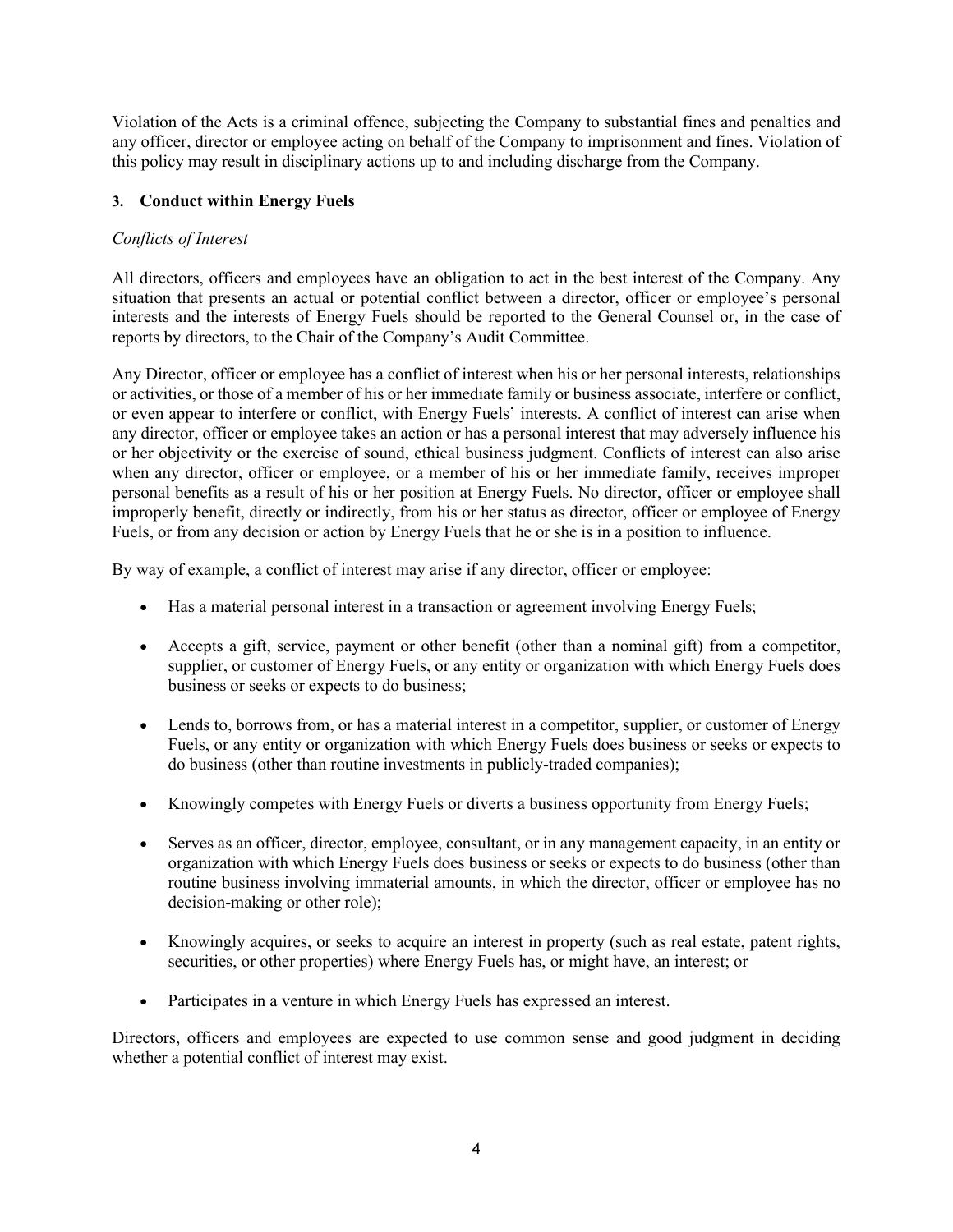### *Protection and Proper Use of Corporate Assets and Opportunities*

Theft, carelessness and waste have a direct, negative impact on Energy Fuels' image and profitability, and will not be tolerated. Directors, officers and employees owe a duty to Energy Fuels to advance its legitimate interests when the opportunity to do so arises. All directors, officers and employees shall endeavor to protect Energy Fuels' assets and ensure their efficient use.

Directors, officers and employees are prohibited from (a) taking for themselves property, security or any business interest, or other opportunities that are discovered through the use of Energy Fuels' property, information or position; and (b) using Energy Fuels' property, information, or position for personal gain. By way of example, the following types of activities are prohibited:

- Using Energy Fuels assets for other business or personal endeavors; or
- Obtaining, or seeking to obtain, any personal benefit from the use or disclosure of information that is confidential or proprietary to Energy Fuels, or from the use or disclosure of confidential or proprietary information about another entity acquired as a result of or in the course of employment with Energy Fuels.

All of Energy Fuels' assets should only be used for legitimate business purposes, and the use of Energy Fuels' property for any unlawful, unauthorized or unethical purpose is strictly prohibited. No directors, officers or employees shall intentionally damage or destroy the property of Energy Fuels or commit or condone theft.

# *Confidentiality of Corporate Information*

Directors, officers and employees must maintain the confidentiality of information entrusted to them by Energy Fuels or its customers, except when disclosure is authorized or legally mandated. Confidential information includes (without limitation) all non-public information that might be of use to competitors or might be harmful to Energy Fuels or its partners and associates, if disclosed. For further information, see the Company's *Corporate Disclosure Policy*.

### *Proper Use of Computers and the Internet*

Energy Fuels' information technology systems, including (without limitation) computers, email, internet, telephones, and voice mail, are the property of Energy Fuels and are to be used primarily for business purposes. Corporate information technology systems may be used for minor or incidental use, provided that such use is kept to a minimum and is in compliance with corporate policy. Energy Fuels' information technology systems shall not be used to send harassing, threatening or obscene messages or chain letters, to access the internet for inappropriate use, or to send or distribute copyrighted documents (without proper permissions). Energy Fuels may monitor the use of its information technology systems for business purposes or to conduct internal investigations if approved by the Chief Executive Officer and General Counsel.

### **4. Conduct with the Company's Shareholders and the Public**

### *Quality of Public Disclosure*

Energy Fuels is committed to providing information about the Company to the public in a manner that is consistent with all applicable legal and regulatory requirements and that promotes investor confidence by facilitating fair, orderly, and efficient behavior. Energy Fuels' reports and documents filed with or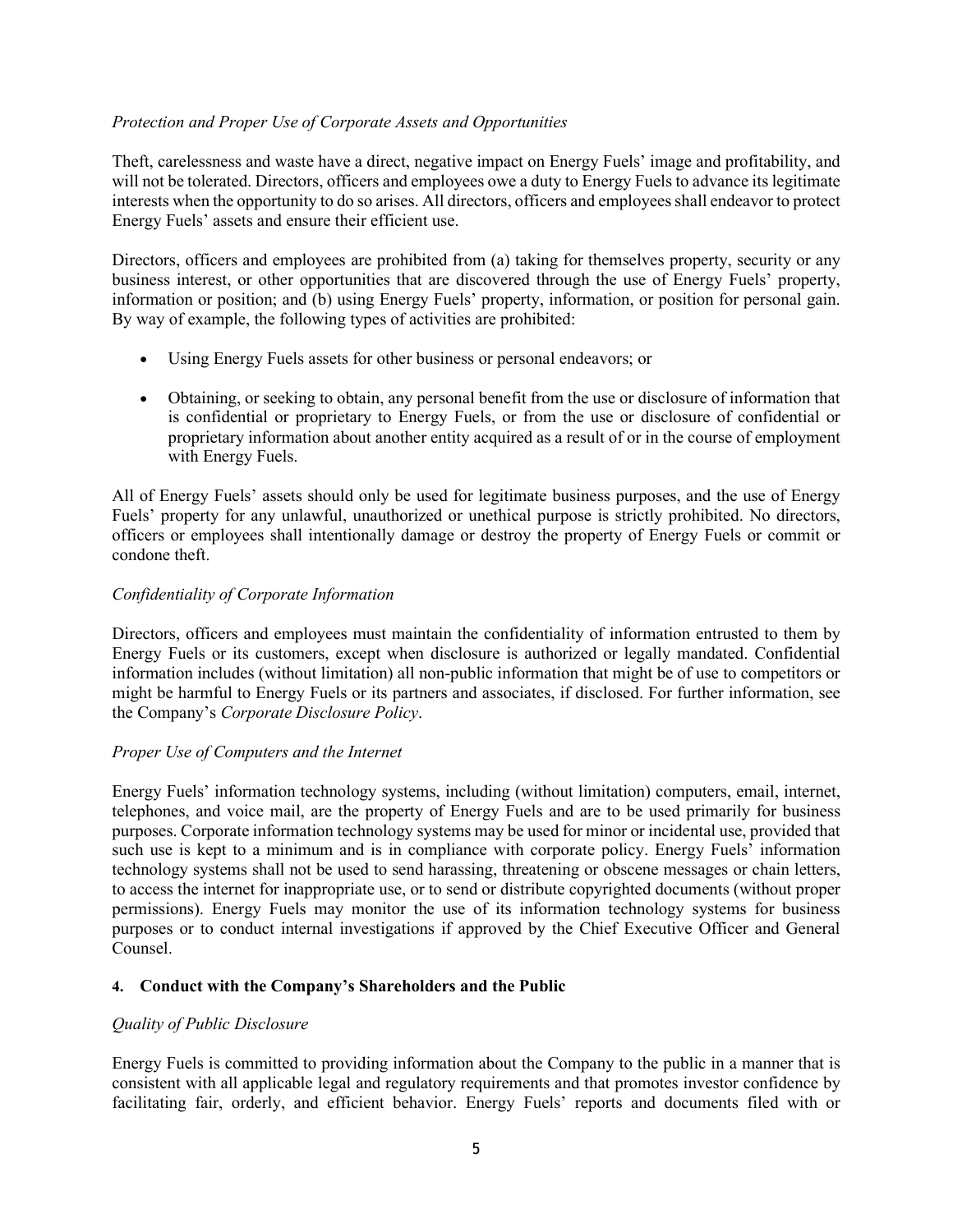submitted to securities regulators in Canada and the United States, and Energy Fuels' other public communications, must include full, fair, accurate, timely, and understandable disclosure. All directors, officers and employees who are involved in Energy Fuels' disclosure process are responsible for using their best efforts to ensure that Energy Fuels meets such requirements. Directors, officers and employees are prohibited from knowingly misrepresenting, omitting or causing others to misrepresent or omit material information about Energy Fuels to others, including to Energy Fuels' independent auditors. For further information, see the Company's *Corporate Disclosure Policy*.

# *Retention of Records*

Energy Fuels retains all business records in accordance with laws and regulations. The term "business records" covers a broad range of files, reports, business plans, receipts, policies and communications, including hard copy and electronic whether maintained at work or at home. Energy Fuels prohibits the unauthorized destruction of or tampering with any records, whether written or in electronic form, where Energy Fuels is required by law or government regulation to maintain such records or where it has reason to know of a threatened or pending government investigation or litigation relating to such records.

# **5. Conduct with Customers, Security Holders, Vendors, Suppliers, Competitors and Employees**

# *Dealing with Security Holders, Customers, Suppliers, Competitors and Employees*

Directors, officers and employees shall deal honestly, fairly and ethically with all of Energy Fuels' security holders, customers, vendors, suppliers, competitors and employees. In all such dealings, directors, officers and employees shall comply with all laws, rules and regulations and not take any actions that would bring into question the integrity of Energy Fuels or any of its directors, officers or employees.

All directors, officers, and employees shall ensure that Energy Fuels' assets are used for legitimate business purposes only and that all transactions shall be made exclusively on the basis of price, quality, service and suitability to Energy Fuels' needs.

Energy Fuels shall only deal with vendors, suppliers and contractors who comply with all applicable legal requirements and Energy Fuels' published standards and policies, including this Code of Business Conduct and Ethics and those relating to health and safety, environmental protection, sustainability, anti-corruption and workplace rights.

### *Agreements with Agents, Consultants and Contractors*

Agreements with agents, consultants and contractors should include terms requiring compliance with applicable laws, regulations, and, where applicable, this Code, and providing for remedies, up to and including termination, for failure to so comply.

### **6. Conduct with respect to Health, Safety, the Environment and Sustainability**

### *Health and Safety*

Energy Fuels is committed to making the work environment safe, secure and healthy for its employees and others and complies with all applicable laws and regulations relating to worker health and safety. Energy Fuels expects each director, officer, and employee to promote a positive working environment for all and to comply with Energy Fuels' policies concerning health and safety matters. An employee should immediately report any unsafe or hazardous conditions or materials, injuries and accidents connected with Energy Fuels' business and any activity that compromises his or her security to his or her supervisor.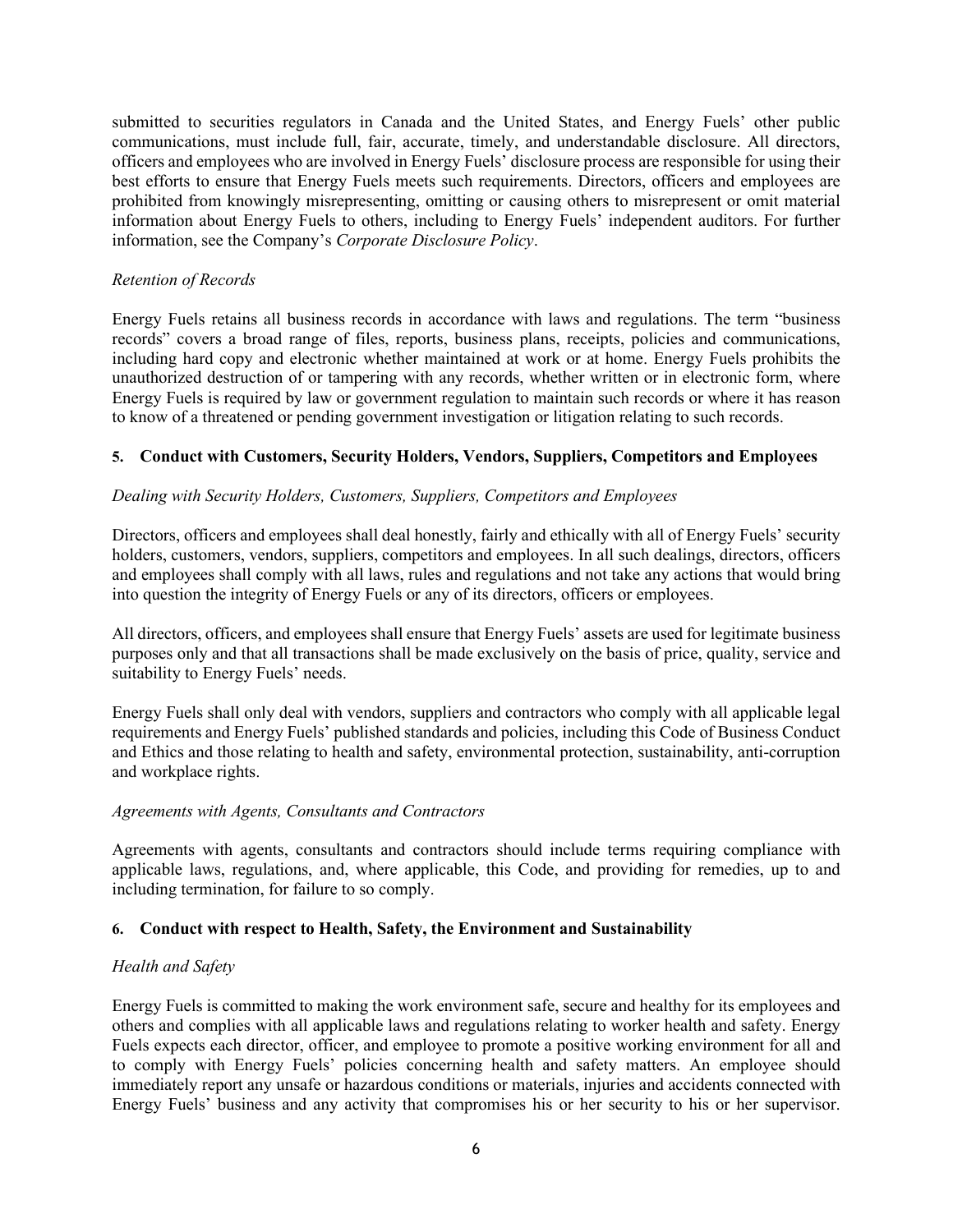Directors, officers and employees must not possess or use, buy or sell illegal drugs or report for work under the influence of such drugs, marijuana, or alcohol. All threats or acts of physical violence or intimidation are prohibited. For further information, please see the specific safety manuals and procedures applicable to the Company's various areas of operations.

### *Environmental Protection and Sustainability*

Energy Fuels is committed to the operation of its facilities in a manner that puts the safety of its workers, its contractors, its community, the environment and the principles of sustainable development above all else. Whenever issues of safety conflict with other corporate objectives, safety shall be the first consideration. The Company has adopted an *Environment, Health, Safety and Sustainability Policy* that sets forth these principles. All levels of management and all employees are responsible for compliance with the *Environment, Health, Safety and Sustainability Policy* within their areas of responsibility. For further information, please see the Company's *Environment, Health, Safety and Sustainability Policy*.

### **7. Conduct within the Workplace**

#### *Respect for Our Employees*

The Company's employment decisions will be based on reasons related to its business, such as job performance, individual skills and talents, and other business-related factors. Energy Fuels requires adherence to all applicable federal, state and provincial employment laws. In addition to any other requirements of applicable laws in a particular jurisdiction, Energy Fuels prohibits discrimination in any aspect of employment based on race, color, appearance, religion, sex, gender, sexual orientation, gender identity or gender expression, national origin, ethnicity, disability or age (collectively, "**Diversity**"), within the meaning of applicable laws.

#### *Abusive or Harassing Conduct Prohibited*

Energy Fuels and its directors, officers and employees shall treat each other with professional courtesy and respect at all times and specifically must not subject any other employee to unwelcome sexual advances, requests for sexual favors, verbal or physical conduct which might be construed as sexual or harassing in nature, comments based on Diversity, or other non-business personal comments of conduct that makes others uncomfortable in their employment with Energy Fuels. Any employee who believes that he or she has been subjected to sexual harassment by any other employee should immediately advise his or her supervisor and the General Counsel or Vice President, Human Resources and Administration of the incident. The identity of those involved shall be kept strictly confidential. The incident shall be thoroughly investigated and documented with appropriate action taken.

#### *Privacy*

Energy Fuels (and third parties who may be authorized by Energy Fuels) collects and maintains personal information that relates to each employee's employment, including compensation, medical and benefit information. Energy Fuels follows procedures and applicable laws to protect information wherever it is stored or processed, and access to employees' personal information is restricted. Employee personal information will only be released to outside parties in accordance with Energy Fuels' policies and applicable legal requirements. Employees who have access to personal information must ensure that personal information is not disclosed in violation of Energy Fuels' policies or practices or applicable laws.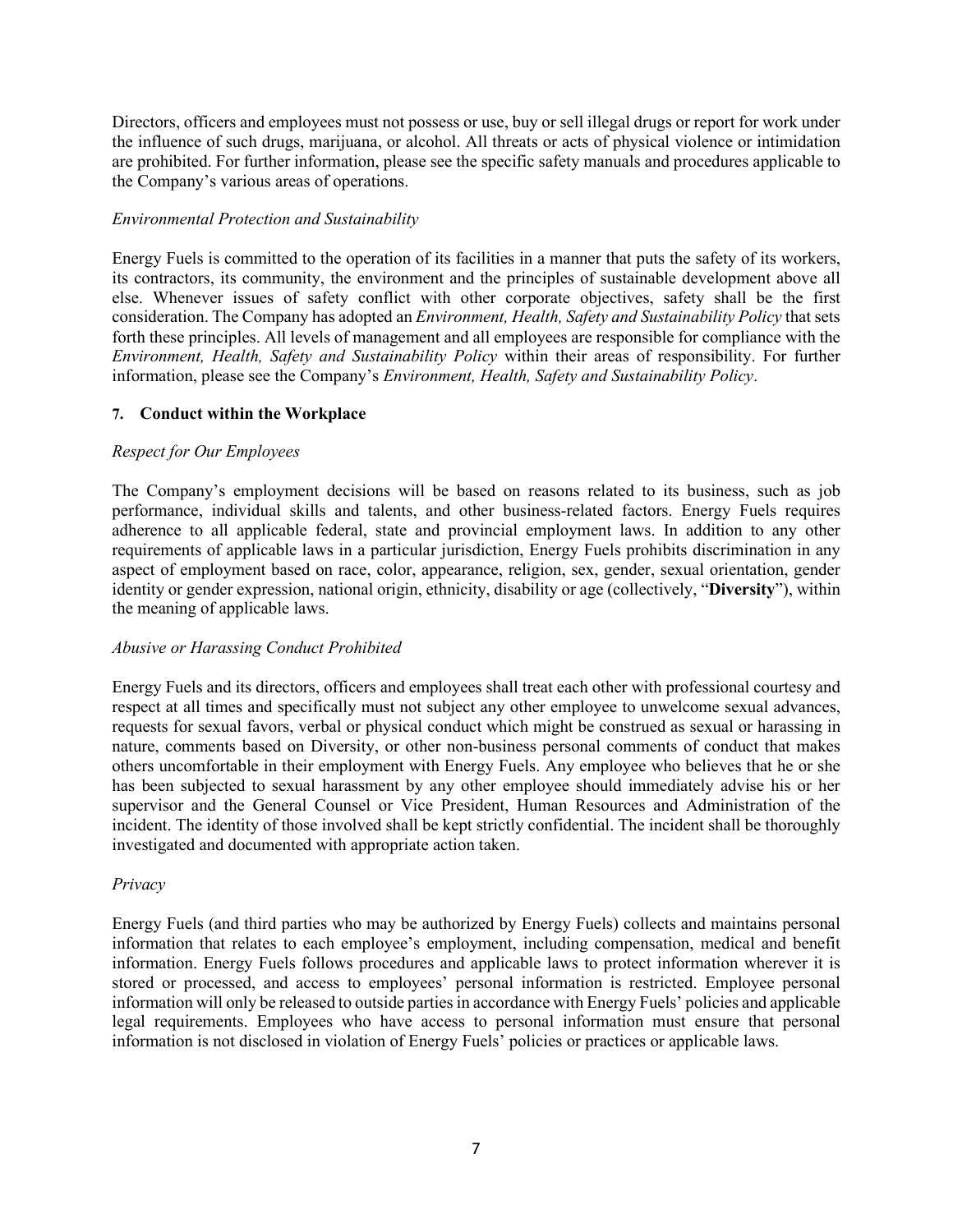### **8. Administration of this Code**

#### *Periodic Review by Board*

This Code has been adopted by the Board and will be reviewed on an annual basis by the Audit Committee and by the Board and amended or supplemented as required from time to time.

### *Compliance with this Code and Reporting of Any Illegal or Unethical Behavior*

Directors, officers and employees are expected to comply with all of the provisions of this Code. This Code will be strictly enforced. Violations will be dealt with immediately, including subjecting the director, officer or employee to corrective and/or disciplinary action, including without limitation, dismissal or removal from office. Violations of this Code that involve unlawful conduct will be reported to the appropriate authorities.

Situations that may involve a violation of ethics, laws, or this Code may not always be clear and may require difficult judgment. Directors, officers or employees who have concerns or questions about violations of laws, rules or regulations, or of this Code should report them to the General Counsel or, in the case of reports by directors, to the Chair of the Audit Committee. Any concern under this Code, as well as any concerns that involve accounting, internal controls and auditing matters, may also be reported by employees on a confidential and anonymous basis under Energy Fuels' *Whistleblower Policy*.

Following receipt of any complaints submitted hereunder, the General Counsel or Chair of the Audit Committee, as the case may be, will investigate each matter so reported and report to the Audit Committee. Notwithstanding the foregoing, matters of fraud, bribery and corruption shall be escalated to, and have direct executive oversight from, the Chief Executive Officer. The Audit Committee will have primary authority and responsibility for the enforcement of this Code, subject to the supervision of the Board.

Energy Fuels encourages all directors, officers, and employees to report promptly any suspected violation of this Code to the General Counsel, Vice President, Human Resources and Administration, or, in the case of directors, to the Chair of the Audit Committee. Open communication of issues and concerns without fear of retribution or retaliation is vital to the successful implementation of this Code. Therefore, Energy Fuels will tolerate no retaliation for reports or complaints regarding suspected violations of this Code that were made in good faith. Energy Fuels will take such disciplinary or preventive action as it deems appropriate to address any violations of this Code that are brought to its attention.

#### *Waivers and Amendments*

Any waivers from this Code that are granted for the benefit of Energy Fuels' directors or executive officers (including without limitation, Energy Fuels' Chief Executive Officer, Chief Financial Officer, General Counsel and persons performing similar functions) shall be granted by the Board. Any waivers for all other employees shall be granted exclusively by the Chief Executive Officer or by any other senior officer as may be designated by the Audit Committee. Material amendments to or waivers of the provisions in this Code will be promptly publicly disclosed in accordance with applicable laws and regulations.

### *Distribution of this Code*

This Code will be circulated to all directors, officers and employees of Energy Fuels on an annual basis and more frequently whenever changes are made, and all employees are required to certify in writing their acknowledgement of the Code on an annual basis. New directors, officers and employees will be provided with a copy of this Code and will be advised of its importance.